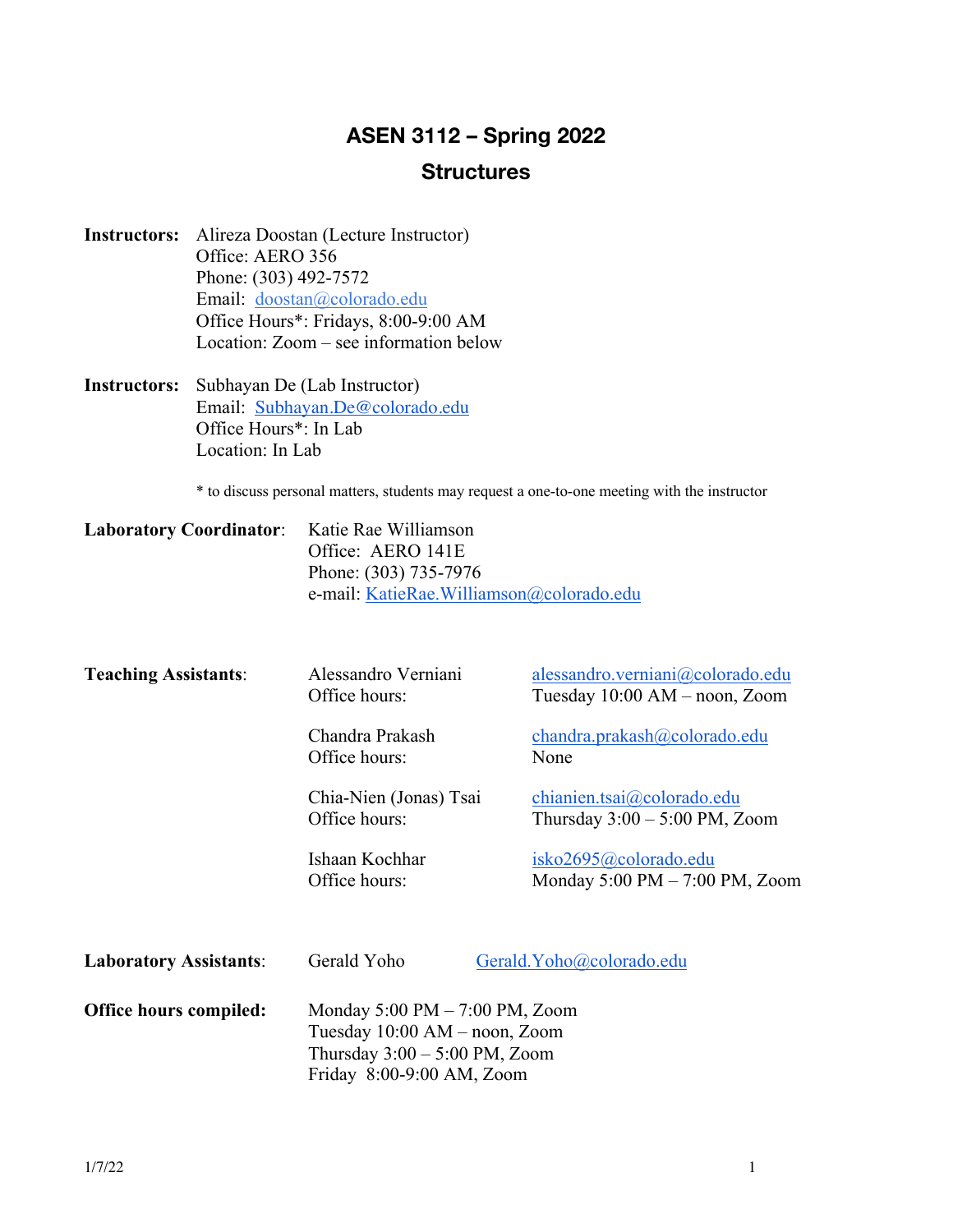| <b>Lectures:</b>                           | Monday/Wednesday/Friday: 9:35 AM - 10:25 AM, AERO 120                                  |  |
|--------------------------------------------|----------------------------------------------------------------------------------------|--|
| <b>Recitations &amp; Labs: Section 011</b> | Friday: $1:00 - 2:50$ PM, AERO N100<br>Friday: 3:00 - 4:50 PM, AERO 141<br>Section 012 |  |
| Zoom link:                                 | Meeting ID 990 963 10257<br>https://cuboulder.zoom.us/j/99096310257                    |  |

**Class e-mail list**: Through Canvas only

**Class website**: CANVAS, https://canvas.colorado.edu/, ASEN3112

# **Online discussion forum:** Slack, https://join.slack.com/t/slack-0t77515/shared\_invite/zt-119je50xu-LWQI8fkpvaWovVEbvxABOw

Note: All technical questions about homework assignments, lab assignments, etc., must be posted on public channels in Slack first. The instructor and the TA/TFs will not reply to these questions over email or private messages on Slack and Canvas. Students are **strongly encouraged** to answer each other's questions. This is a great way to work together to solve problems, and not have to wait for an instructor or TA/TF response.

**Texts**: Lecture notes (typed and in class handwritten) are posted on Canvas

#### **Prerequisites**: ASEN 2001-2003-2004 and APPM 2360, with grades of C or better in each; if course was taken Fall 2021: with grades of C- (P+) or better in each

**Course Objectives**: The main objective of the course is to introduce modern structural analysis techniques based on understanding of the development of internal forces, stresses and deformations. These are essential to the design and verification of advanced aerospace structures and systems. The course offers an introduction to matrix and finite element methods for skeletal (truss and frame) structures, as well as to fundamental concepts in mechanical vibrations, structural dynamics, and structural stability.

#### **Major Course Topics and Schedule**:

| Week | l'opic                                          |
|------|-------------------------------------------------|
|      | <b>Stress and Strain</b>                        |
|      | Stress and Strain – Material laws               |
|      | Material $laws - 2D$ Elasticity                 |
|      | <b>Stress Transformation – Pressure Vessels</b> |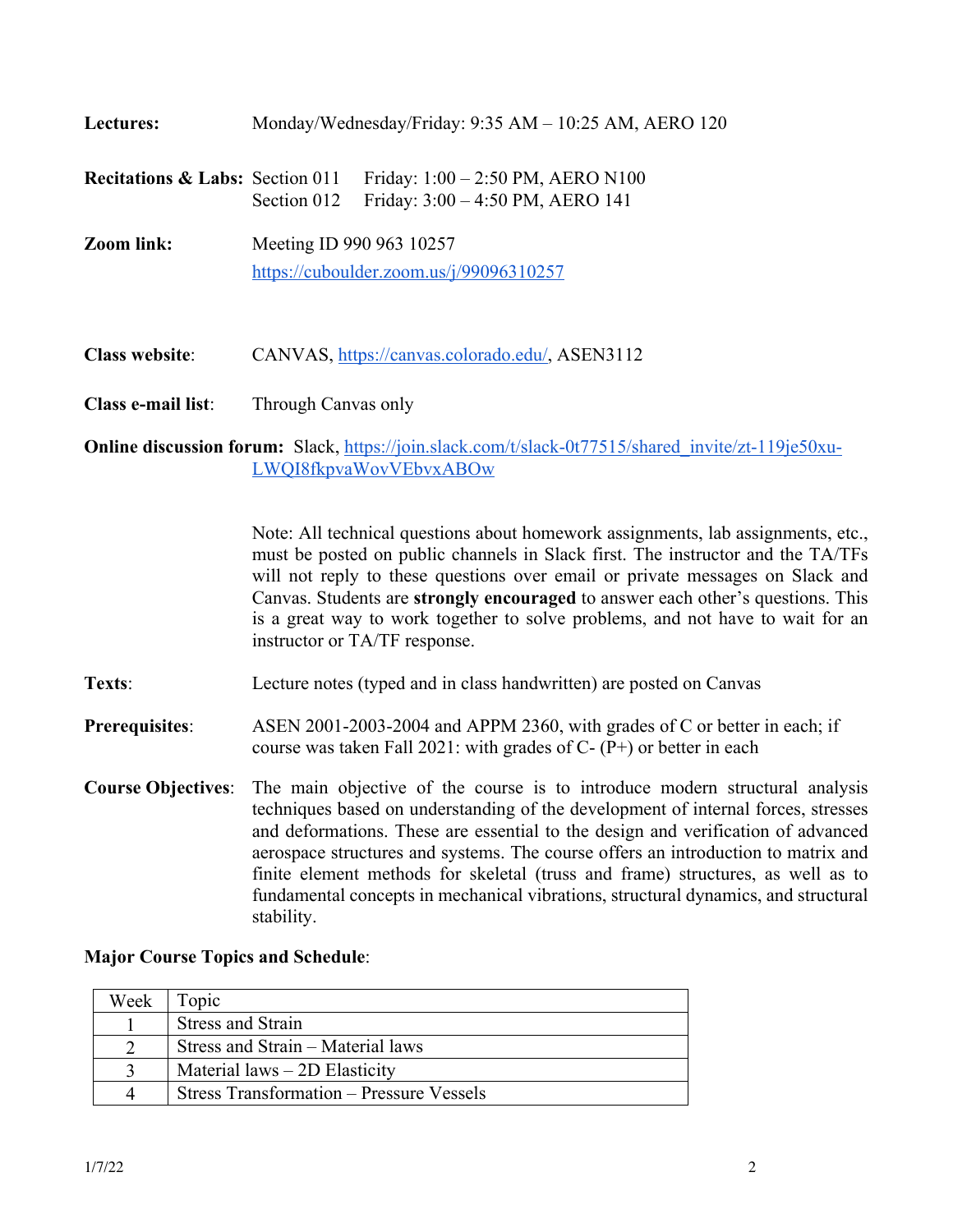| $\overline{\mathcal{L}}$ | Torsion                                                     |
|--------------------------|-------------------------------------------------------------|
| 6                        | <b>Energy Methods</b>                                       |
| 7                        | <b>Energy Methods</b>                                       |
| 8                        | <b>Finite Element Method</b>                                |
| 9                        | Finite Element Method                                       |
| 10                       | Finite Element Method – Structural Dynamics and Vibration   |
| 11                       | <b>Structural Dynamics and Vibration</b>                    |
| 12                       | <b>Structural Dynamics and Vibration</b>                    |
| 13                       | Structural Dynamics and Vibration - Stability of Structures |
| 14                       | <b>Fall Break</b>                                           |
| 15                       | Stability of Structures – Design Problems                   |
| 16                       | Design Problems                                             |

Coursework consists of reading assignments, quizzes, homework, recitations, experimental/ computer labs, three midterm exams, and one final exam. Attendance in recitations is expected; **attendance in labs is mandatory**. Exams cover all material including lectures, recitations, laboratory work and homework.

Recitations: Recitations are offered on Fridays in AERO N100 from 1:00 – 2:50 PM (Section 011) and in AERO 141 from 3:00 – 4:50 PM (Section 012). The main objective is to practice material covered during the week, especially that helpful for the assigned homeworks. Recitations may also include additional exercise material, not covered in class, useful for exam preparation. **Recitations will be offered in a flipped mode** in that the video recording of each recitation from previous offerings of the course will be posted at the beginning of each week. The students are expended to watch the recordings and practice the assigned problems prior to each recitation. The teaching team will then discuss questions during the first hour of each section. Recitations are replaced by lab demos (conducted at the same time/location) prior to laboratory and/or computer group work. The students will use the rest of the recitation section to work on the lab assignments.

Reading Assignments: Reading assignments are to be completed before the lecture/discussion. The lecture/discussions should help to clarify and supplement what students have read.

Quizzes: There will be four quizzes during the semester that will be spaced in between the exams. These quizzes will be announced one week before the due date and will be administered through Canvas or Gradescope.

Homework: Homework assignments are posted most weeks on Fridays and are due a week later, as specified in the assignment. No homework assignments are due in the week of midterm exams. Assignments generally cover 3 to 5 problems and are designed to help students become proficient in a subject. Before doing any homework, students should read the posted lectures and try to follow workedout examples. This should give the student an idea of the principles involved and the solution method.

Written work should be neat and readable with adequate space and margins. Messy work will be returned ungraded and a zero-score recorded. The main and essential steps of the solution approach need to be shown; failing to do so will result in a lower score. The final result needs to be indicated by an arrow, underline or box. Multiple answers when one is required will be counted as incorrect. Copying material from any resource (including solutions manuals) and submitting it as one's own are considered plagiarism and are an Honor Code violation.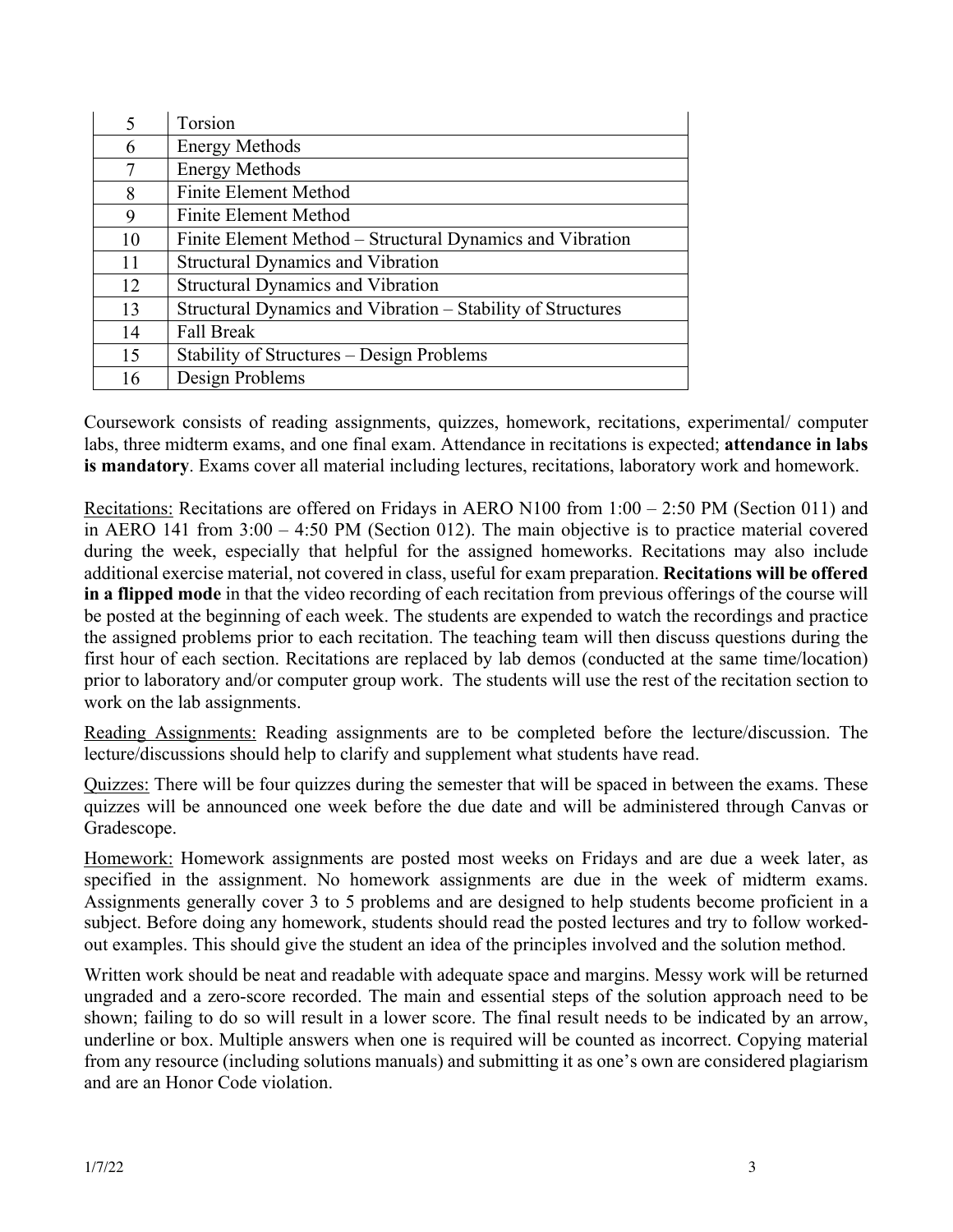Written work should be neat and readable with adequate space and margins. Messy work will be returned ungraded and a zero-score recorded. The main and essential steps of the solution approach need to be shown; failing to do so will result in a lower score. The final result needs to be indicated by an arrow, underline or box. Multiple answers when one is required will be counted as incorrect. Copying material from any resource (including solutions manuals) and submitting it as one's own are considered plagiarism and are an Honor Code violation.

Labs: Safety is the first priority for lab work involving experiments or use of computers. If students have not done so, they are required to complete the Pilot Tour Canvas Guide. Contact the Laboratory Coordinator if you have trouble completing the guide. Anyone violating rules of safe conduct may be restricted from accessing the co-PILOT facilities. The four experimental labs are carried out in groups of varying size. The groups are created randomly among students of the same lab section. Attendance is mandatory; missing part of a lab (demo, experiment) without cause or notification results in 50% of the student's report score being deducted. A student should contact the instructor in advance if the student cannot attend part of a lab to make appropriate arrangements (see also section on Course Policies and Procedures).

Computer Use: Several assignments and labs may require computer access and basic programming skills in languages such as MATLAB and Excel. As part of the introduction to finite element methods the use of the commercial FEM package ANSYS is taught for the computer component of Lab 2. Students will have access to the PILOT and co-PILOT computers to do computer work, once they have completed the PILOT orientation.

# **Grading Guidelines**:

| Group work: * 4 Lab reports |                                                            | $25\% (= 5\% + 10\% + 5\% + 5\%)$              |
|-----------------------------|------------------------------------------------------------|------------------------------------------------|
| Individual:                 | Class Quizzes<br>Homework<br>3 Midterm Exams<br>Final Exam | $10\%$<br>15%<br>$30\%$ (= 3 times 10%)<br>20% |
|                             |                                                            |                                                |

\* Group work only counts toward final grade if the total individual grade is C or better. If the individual grade is below C, the final grade equals the total individual grade.

If the score of any of the 3 midterm exams is lower than the score of the final exam, the midterm grade is dropped, and the weighting of the final is increased by 10% for each dropped midterm.

Notes:

• Each homework assignment includes a set of several problems. The assignment is partially graded for completeness (20pts), while one randomly selected problem is graded in detail for technical content and presentation (30pts). Thus, the final score for each homework set is out of a total of 50pts and computed based upon the numeric breakdown below: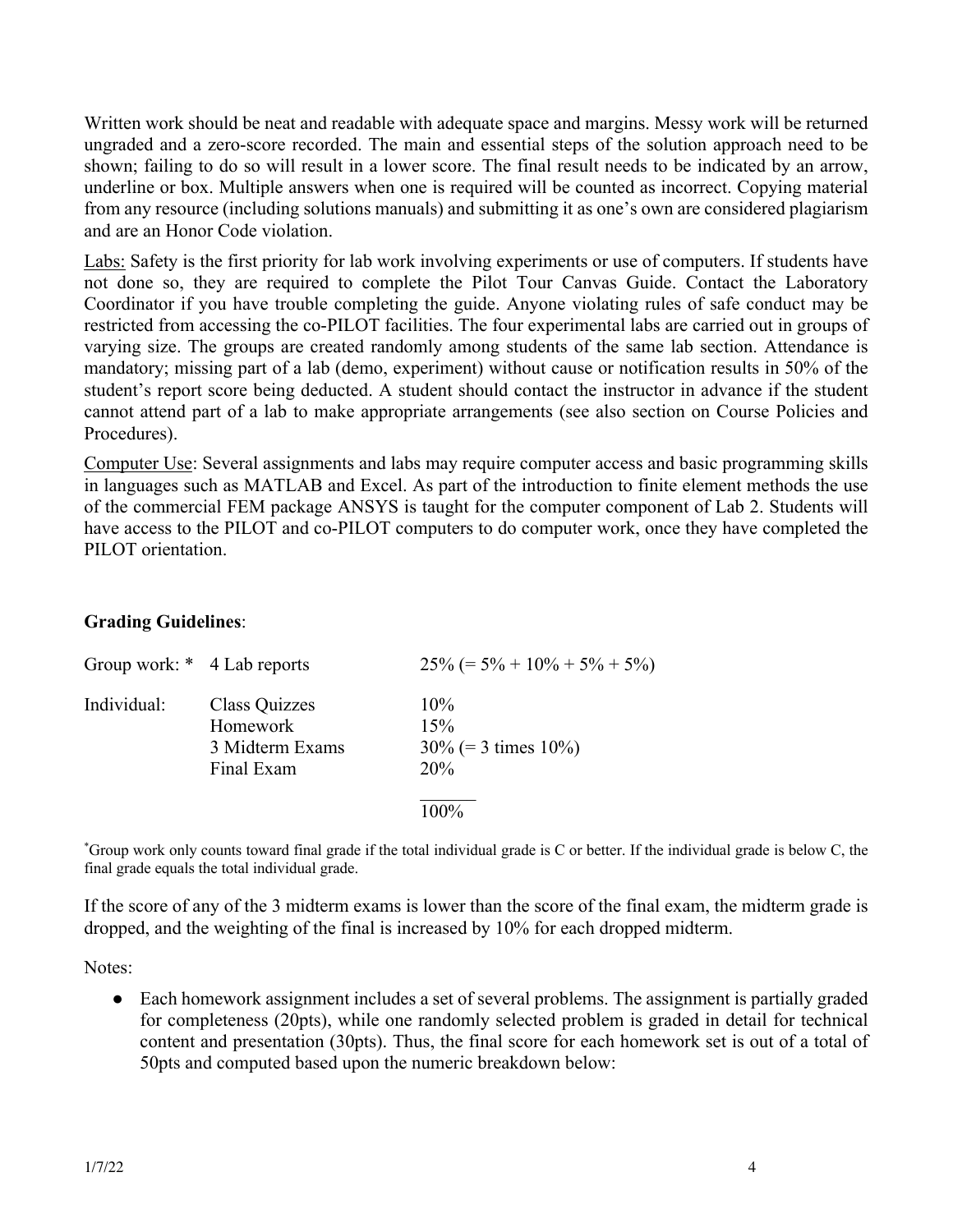$HW \frac{Score}{50} = 30 \text{pts (Rand. Problem)} + 20 \text{pts} \times \frac{\text{# of Remaining Problems Completed}}{\text{# of Remaining Problems in Set}}$ # of Remaining Problems in Set

Solutions for all homework problems are posted on CANVAS after the due date. The homework assignments with the two lowest scores are dropped. Homework needs to be turned in by a specified due date. All homework should be submitted electronically via Gradescope; see information below. Late homework will not be accepted.

- **No makeup quizzes will be offered**. The lowest quiz grade will be dropped for calculating the final grade.
- Midterms cover material discussed in the weeks prior to the exam. They provide a gauge to determine what an individual student has learned. The midterm exams are given at regular lecture hours in AERO 120. All midterm exams are closed-book, but a crib sheet is permitted. The maximum number of pages of the crib sheet will be announced separately for each midterm. **No makeup exams will be offered.**
- The final exam spans the entire course but with additional emphasis on material covered since the third midterm.
- All your scores and grades will be posted on CANVAS and need to be checked within **2 weeks** after they are posted; requests to change a score on CANVAS need to be made within this period. These requests must be made in email to the instructor. The subject line of the email should read:

```
ASEN 3112 – Request for score change for <exam/lab/homework> <Id>
```
- Graded homework and lab reports are returned via Gradescope; see information below. Students should check the assignment for grading correctness and request a change of score via Gradescope if incorrect grading is found.
- Midterms are returned during labs/recitations or office hours. Students can check the assignment for grading correctness during these times and request a change of score if incorrect grading is found. Once a graded assignment is taken outside the recitation class room (co-PILOT) or the room used for office hours, no change of score can be requested.
- About Gradescope: Students will receive an email to sign up. Students will need to upload their assignment. In case of hand-written assignments, students can use a smartphone or use scanners at the CU library. Should a student not have access to either, please, contact the instructor within the first two weeks of the semester. Instructions on how to upload assignments can be found at help.gradescope.com.

Instructions on uploading assignments can be found at: https://www.youtube.com/watch?v=KMPoby5g\_nE. Instructions on viewing scores and feedback after an assignment is graded can be found at: https://www.youtube.com/watch?time\_continue=2&v=TOHCkI12mh0.

# **Letter Grading Scheme:**

Letter grades will be assigned as follows: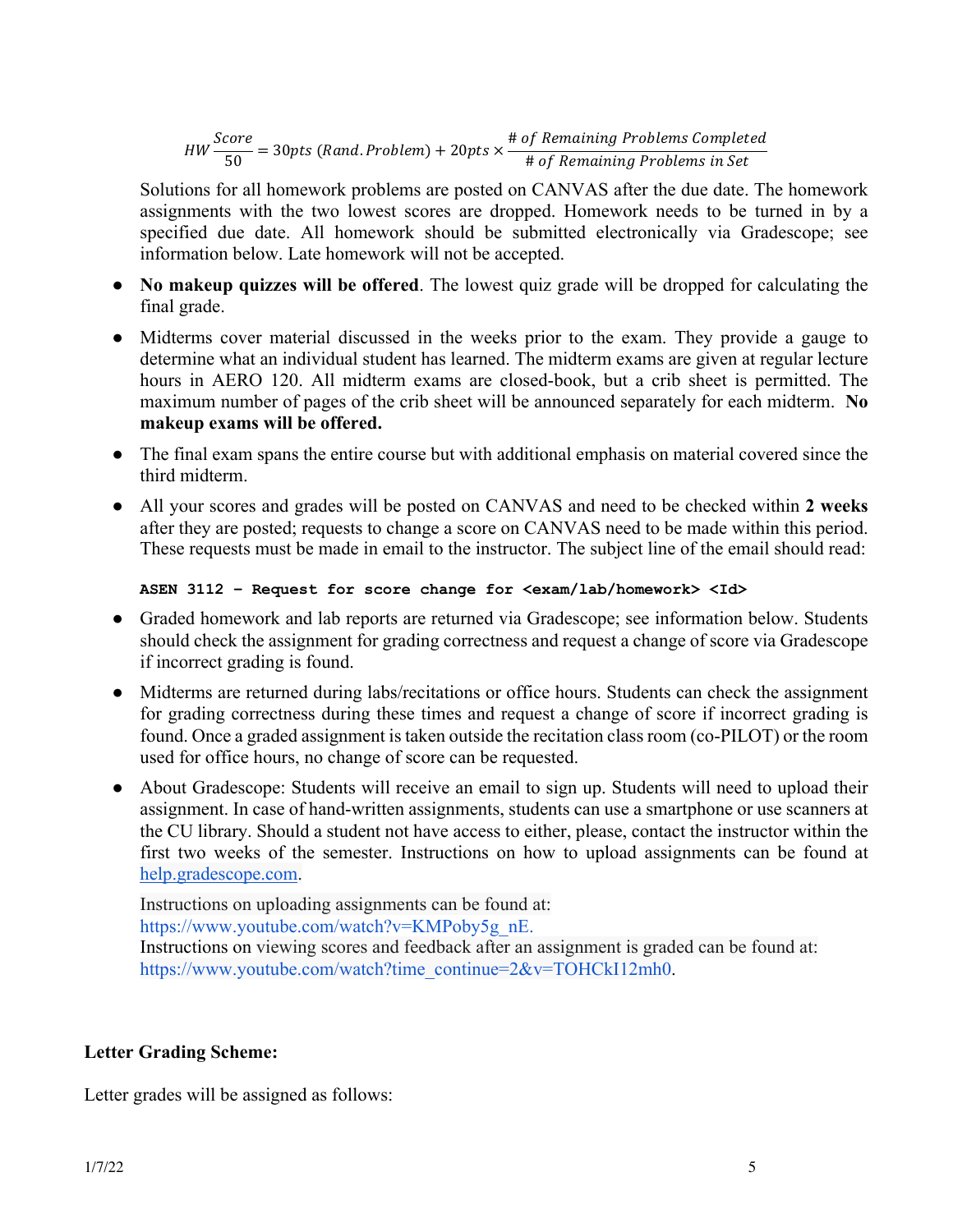| Letter         | <b>Grade Percent Grade</b> | 4.00 Scale |
|----------------|----------------------------|------------|
| A              | $93.00 - 100.00$           | 4.00       |
| $A-$           | $90.00 - 92.99$            | 3.67       |
| $B+$           | $87.00 - 89.99$            | 3.33       |
| B              | $83.00 - 86.99$            | 3.00       |
| $B -$          | $80.00 - 82.99$            | 2.67       |
| $C+$           | $77.00 - 79.99$            | 2.33       |
| $\mathbf C$    | $73.00 - 76.99$            | 2.00       |
| $C-$           | $70.00 - 72.99$            | 1.67       |
| $D+$           | $67.00 - 69.00$            | 1.33       |
| D              | $63.00 - 66.99$            | 1.00       |
| $\overline{F}$ | <b>Below 63.00</b>         | 0.00       |

#### **Grading Remarks:**

The grading scheme in this course is not assigned to reward or punish. It is designed to indicate the student's level of competency compared to the standards set by the AES faculty. Does the student meet the minimum level of competency? Does the student exceed the minimum? Is the student below the minimum? This should be indicated by the final grade. The instructors are professionals and it is their job to set and maintain standards. The instructors are expected to use their education, experience, and interactions with industry, government laboratories, others in academe, etc., to determine the content of these standards. Because the CU Aerospace Engineering program is accredited by ABET (Accreditation Board for Engineering and Technology), the AES curriculum meets that board's requirements. As with any other professionals (doctors, lawyers, etc.) the students must trust that the instructors know what they are doing and that they are obliged to uphold standards.

The final grade indicates the student's readiness to continue to the next level of courses. Meeting the minimum requirements indicates that the student is prepared to continue at least at the minimum level required for the next in the sequence of courses. Exceeding the minimum means the student is ready to enter the next course and that the student has mastery of material beyond the minimum, i.e., the student shows some level of proficiency.

In addition to technical competence, professionalism, initiative, and self-sufficiency are expected from students. Deadlines (for assignments, for regrading requests, to give notice of conflicts) will be enforced, if nothing else to ensure fairness among students. Students are encouraged to attend office hours and receive all the help needed to complete assignments; however, they will be expected to come with specific questions after having already attempted to solve the assignments.

#### **Exam Times and Locations**:

- Midterm 1: Friday, February 11th, during lecture time
- Midterm 2: Friday, March 11th, during lecture time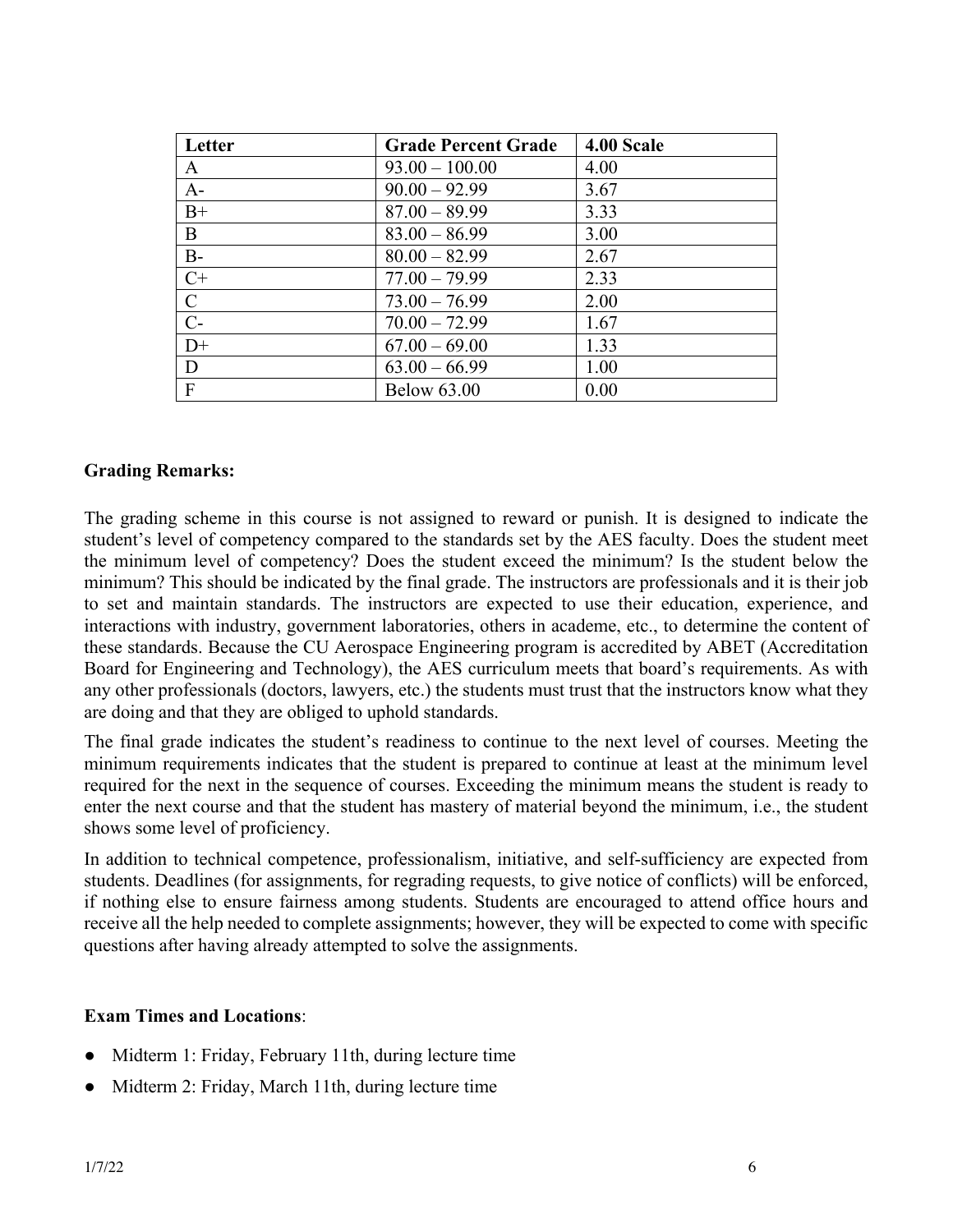- Midterm 3: Friday, April 8th, during lecture time
- Final exam: Tuesday, May 3rd,  $1:30 4$  PM (Set by the registrar's office)

# **Course Policies and Procedures**:

- 1. The instructor and TAs/TFs reserve the right to **reply to email questions only in business hours, i.e. Monday through Friday, 8:00 am – 5:00 pm**. Emails received 24 hours or less before the exams or any due dates are not guaranteed to be responded to.
- 2. The instructor reserves the right to make changes to the weekly course schedule based on occurring events that require different dispositions. The instructor will give sufficient advance notice through announcements in class and posting on CANVAS. Changes to this syllabus and assignments may be announced at any time during class periods. The instructor will post the current syllabus and assignments on CANVAS. Both are dated in the footnote.
- 3. This course exclusively uses CANVAS to send out announcements, to provide comments to students daily on class activities, and to provide general information about course assignments. It is strongly recommended that all students set up their CANVAS account such that they automatically receive a notification about new announcements and updates to the CANVAS course page.
- 4. Homework and lab reports need to be uploaded to Gradescope (https://www.gradescope.com/). Students should create an account on Gradescope using the CU Boulder email address. Lecture quizzes are administered directly via CANVAS or GradeScope.
- 5. **No makeup lecture quizzes, makeup homework, and makeup exams will be offered**. A zero-score is recorded for each missed lecture quiz, homework, and exam. Note that one lecture quiz and two homework assignments with the lowest scores are dropped. If the score of a midterm exam is lower than the one of the final, the midterm is automatically dropped and the weighting on the final is increased by 10%.
- 6. **Classroom Behavior**: Both students and faculty are responsible for maintaining an appropriate learning environment in all instructional settings, whether in person, remote or online. Those who fail to adhere to such behavioral standards may be subject to discipline. Professional courtesy and sensitivity are especially important with respect to individuals and topics dealing with race, color, national origin, sex, pregnancy, age, disability, creed, religion, sexual orientation, gender identity, gender expression, veteran status, political affiliation or political philosophy. For more information, see the policies on classroom behavior and the Student Conduct & Conflict Resolution policies.
- 7. **Requirements for COVID-19**: As a matter of public health and safety, all members of the CU Boulder community and all visitors to campus must follow university, department and building requirements and all public health orders in place to reduce the risk of spreading infectious disease. Students who fail to adhere to these requirements will be asked to leave class, and students who do not leave class when asked or who refuse to comply with these requirements will be referred to Student Conduct and Conflict Resolution. For more information, see the policy on classroom behavior and the Student Code of Conduct. If you require accommodation because a disability prevents you from fulfilling these safety measures, please follow the steps in the "Accommodation for Disabilities" statement on this syllabus.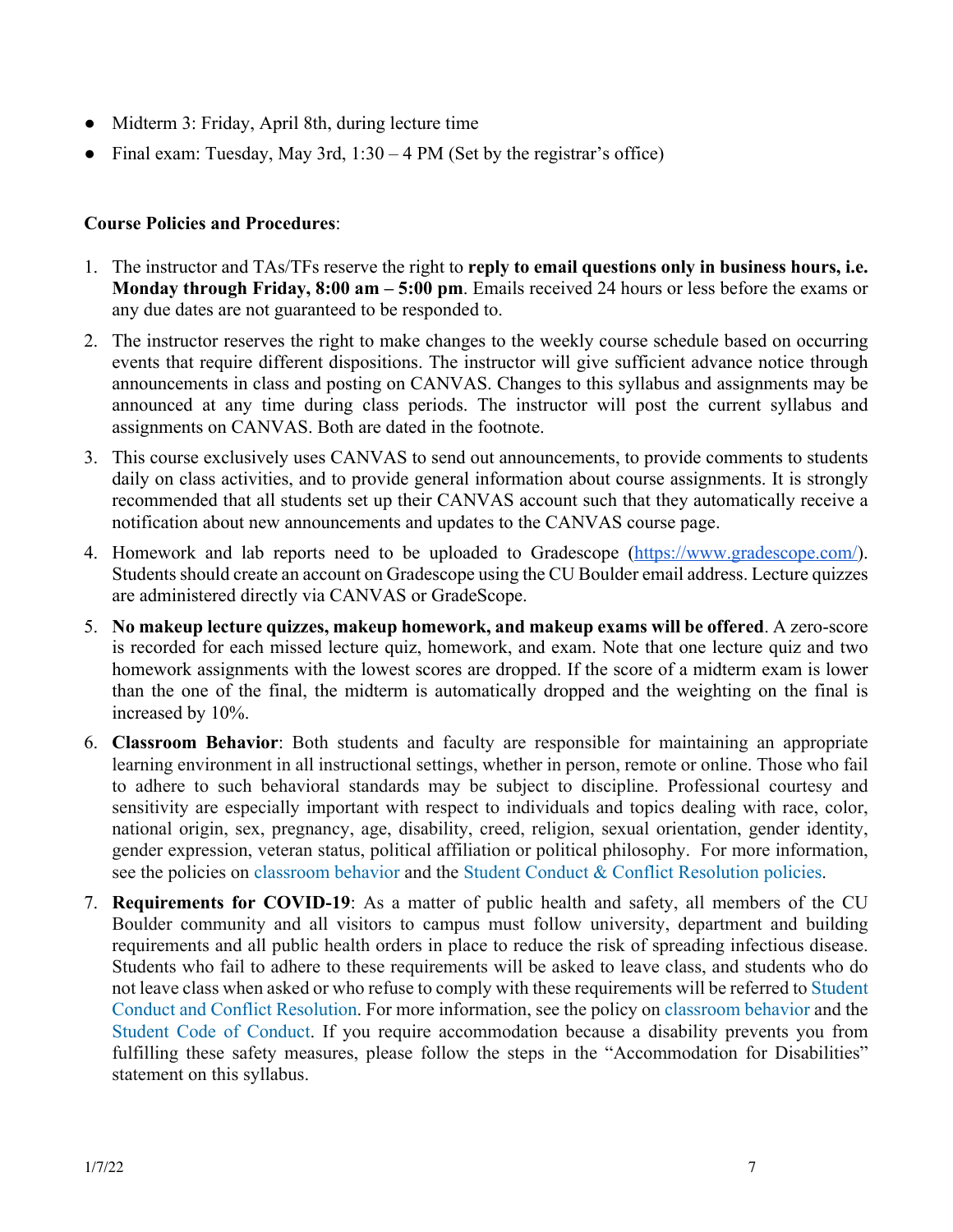CU Boulder currently requires masks in classrooms and laboratories regardless of vaccination status. This requirement is a precaution to supplement CU Boulder's COVID-19 vaccine requirement. Exemptions include individuals who cannot medically tolerate a face covering, as well as those who are hearing-impaired or otherwise disabled or who are communicating with someone who is hearingimpaired or otherwise disabled and where the ability to see the mouth is essential to communication. If you qualify for a mask-related accommodation, please follow the steps in the "Accommodation for Disabilities" statement on this syllabus. In addition, vaccinated instructional faculty who are engaged in an indoor instructional activity and are separated by at least 6 feet from the nearest person are exempt from wearing masks if they so choose.

If you feel ill and think you might have COVID-19, if you have tested positive for COVID-19, or if you are unvaccinated or partially vaccinated and have been in close contact with someone who has COVID-19, you should stay home and follow the further guidance of the Public Health Office  $(contact tracing@colorado.edu)$ . If you are fully vaccinated and have been in close contact with someone who has COVID-19, you do not need to stay home; rather, you should self-monitor for symptoms and follow the further guidance of the Public Health Office (contacttracing@colorado.edu).

- 8. **Accommodation for Disabilities**: If you qualify for accommodations because of a disability, please submit your accommodation letter from Disability Services to your faculty member in a timely manner so that your needs can be addressed. Disability Services determines accommodations based on documented disabilities in the academic environment. Information on requesting accommodations is located on the Disability Services website. Contact Disability Services at 303-492-8671 or dsinfo@colorado.edu for further assistance. If you have a temporary medical condition, see Temporary Medical Conditions on the Disability Services website.
- 9. **Preferred Student Names and Pronouns**: CU Boulder recognizes that students' legal information doesn't always align with how they identify. Students may update their preferred names and pronouns via the student portal; those preferred names and pronouns are listed on instructors' class rosters. In the absence of such updates, the name that appears on the class roster is the student's legal name.
- 10. **Honor Code**: All students enrolled in a University of Colorado Boulder course are responsible for knowing and adhering to the Honor Code academic integrity policy. Violations of the Honor Code may include, but are not limited to: plagiarism, cheating, fabrication, lying, bribery, threat, unauthorized access to academic materials, clicker fraud, submitting the same or similar work in more than one course without permission from all course instructors involved, and aiding academic dishonesty. All incidents of academic misconduct will be reported to the Honor Code  $(honor@colorado.edu);$  303-492-5550). Students found responsible for violating the academic integrity policy will be subject to nonacademic sanctions from the Honor Code as well as academic sanctions from the faculty member. Additional information regarding the Honor Code academic integrity policy can be found on the Honor Code website.
- 11. **Sexual Misconduct, Discrimination, Harassment and/or Related Retaliation**: CU Boulder is committed to fostering an inclusive and welcoming learning, working, and living environment. The university will not tolerate acts of sexual misconduct (harassment, exploitation, and assault), intimate partner violence (dating or domestic violence), stalking, or protected-class discrimination or harassment by or against members of our community. Individuals who believe they have been subject to misconduct or retaliatory actions for reporting a concern should contact the Office of Institutional